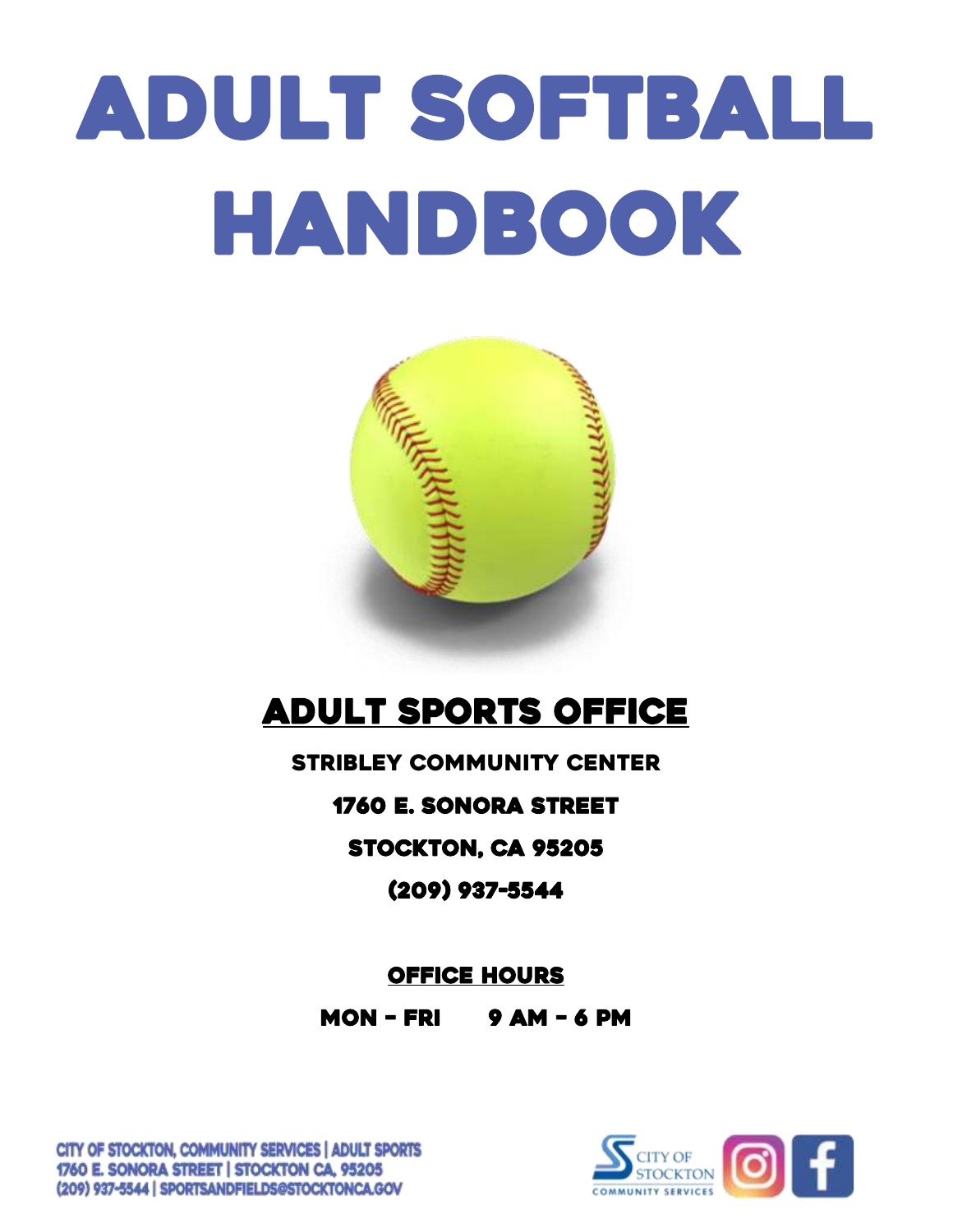# **City of Stockton Adult Sports Slow Pitch & Fast Pitch Softball Rules**



*USA Softball rules apply to all games, except any of the following adaptations. For questions regarding general Adult Sports regulations, call us at (209) 937-5544*

### **REGISTRATION, PLAYERS, ROSTERS, EQUIPMENT, OFFICIALS, TIME, PLAYING FIELD**

#### **REGISTRATION PROCEDURES**

- 1. All fees are due with the completed registration form during the designated registration period. Postdated checks will not be accepted. We accept company checks, cashier's checks, money orders and cash at the Softball Complex. Credit or debit card transactions can only be taken at the Community Services office, during business hours. (See hours listed on front cover.)
- 2. Full payment, including twelve player fees per team, is due before team will be added to schedule.
- 3. Player registration fees are \$20 per player, per team, per year.
- 4. Additional players must complete a Player Contract Form and pay the fee to be added to a team after league starts. Forms and fees will be accepted at the game site.
- 5. It is the team manager's responsibility to notify the Adult Sports Office regarding changes of address, email, or phone number.

#### **DIVISIONS & GAME SCHEDULES**

- 1. The Adult Sports Office shall determine the number and variety of leagues. Teams will request league preference and night when they register; however, the Adult Sports Office will finalize the placement of teams.
- 2. Division selections at the time of registration are a request. The Adult Sports Office will place teams in divisions depending on total number of teams registered.
- 3. The teams that played in the championship game in the previous season will be moved up to the next higher division unless that team is already in the highest division. The bottom 2 teams in the previous season will be moved down to the next lower division unless the team requests to stay in the higher division or are already in the lowest division.
- 4. The league reserves the right to supersede division placement rules.
- 5. Special requests for game times and bye dates are encouraged, but requests cannot always be granted. Requests for later game times or "no 6pm games" are unlikely to be granted.

#### **PLAYERS AND TEAM ROSTERS**

- 1. Players must be 18 years or older at the start of the first game.
- 2. A player can play on another team within the same league; however, the player may only play on one team when their teams are playing at the same time. Players can only play on one team during the playoffs.
- 3. No more than 20 players are allowed on a team roster. Players must have played in at least two regular season games to be eligible to play in playoffs.
- 4. 12 of the 20 roster spots must be filled prior to the end of the first week of the season.
- 5. A maximum of 10 players are allowed on the field at one time.
- 6. A batting order has a maximum of 12 batters.
- 7. The team manager shall give the Umpire or Scorekeeper the team lineup at least ten minutes before the scheduled start time. If the lineup is not turned in on time, the clock will be started but the game will not be played unless lineup is turned in
- 8. Coed teams must have a minimum of four men on a roster
- 9. Teams must have 7 players on the field or within sight to start a game. An 8<sup>th</sup> player must enter the game before the start of the 3<sup>rd</sup> inning to avoid a forfeit.
- 10. If a player is discovered to be illegal at any point, prior or during, the game will result as a forfeit and be continued as an illegal game.
- 11. Players may be required to present government issued identification to prove eligibility.
- 12. Children must always be supervised. In the event a child is left unattended, the Games Manager will stop the game

and the player will be asked to leave the game to care for the child. No children are allowed in the dugout.

#### **Additional Fast Pitch Eligibility**

1. Pitchers will be classified prior to each year. Pitchers can only play within their classification.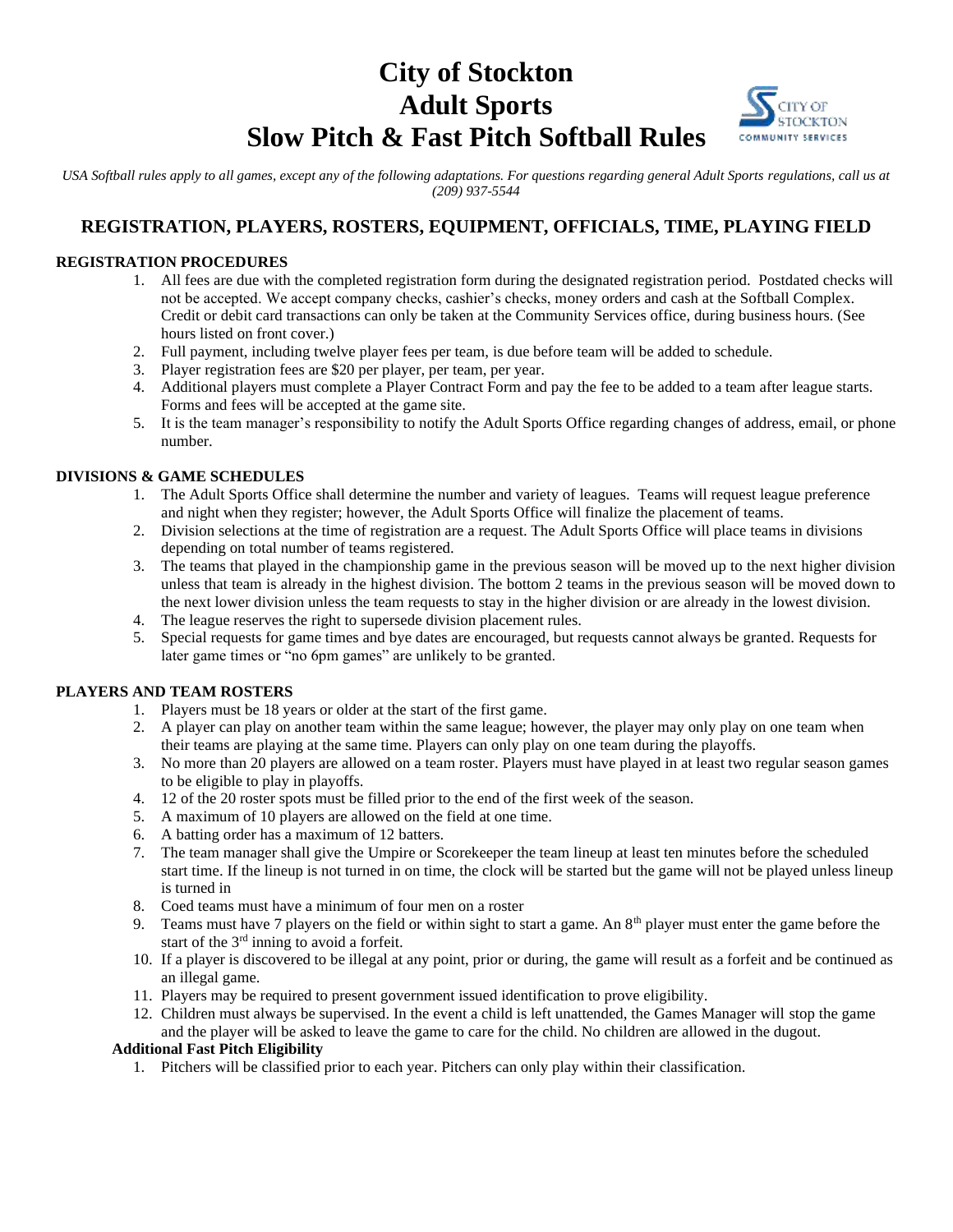#### **SUBSTITUTIONS:**

- 1. Substitutions may only be made during stoppage of play/timeout situations only.
- 2. A courtesy runner can be used at any time during a stoppage of play. One courtesy runner will be allowed per inning. The courtesy runner must be the last official batted out. Team Managers must notify umpire prior.

#### **PLAYERS' EQUIPMENT**

#### **Illegal Equipment**

- 1. Metal spike cleats
- 2. Exposed jewelry
- 3. Uniforms or other articles of clothing with inappropriate logos.
- 4. Illegal Bats
	- Bats shall be free of burrs, dents and visible cracks. If not, the bat will be removed from competition. (USA rule 3, Section 1 F).
	- Illegal bat chart can be seen on the USA Softball website or out at the ball fields. Wooden bats may be used if it is a USA approved softball bat.
	- If a batter enters the batter's box with an illegal bat or uses an illegal bat during a game, the batter will be called out and ejected from the game. Once the penalty has been enforced, all base runners will return to their original bases and any runs scored will return to original score prior to the penalty. If it's the third out of the inning, any runs scored due to the ejected batter's at bat will not be counted. Second offense by the same player during a season will result in suspension for the remainder of that season. Third offense by the same player during a season will result in suspension for an entire year from the date of the third offense.

#### **THE OFFICIALS**

- 1. Umpires will conduct a pre-game meeting with both team managers prior to the game.
- 2. The officials' authority and jurisdiction begin when they are in or directly around the playing area directly before, during and directly after a match.
- 3. The umpire shall have the authority to penalize rule breaking during play and during stoppages of play.
- 4. The umpire's decision shall be final (not appealable) so far as the result of the game is concerned.
- 5. The umpire has authority to rule promptly, in the spirit of good sportsmanship, on any situation not specifically covered in the rules. The umpire's decisions are final in all matters pertaining to the game.
- 6. Team representatives, including players, substitutes, replaced players, coaches, trainers, spectators, and other persons affiliated with the team are subject to the rules of the game and shall be governed by decisions of the officials assigned to the game.

#### **PROTESTS**

- 1. Protest cannot be made once game is completed.
- 2. Protest fee is \$20.00.
- 3. Only those protests based on an official USA or league rule interpretation, ground rule, or player eligibility will be considered. Protests on umpire judgment will not be considered.
- 4. When a matter of protest arises during the game, the protesting manager shall immediately notify the umpire, Games Manager, and opposing team manager.
- 5. When a player eligibility protest arises during the game, the protesting manager shall immediately notify the umpire, Games Manager, and opposing team manager. Protest fee will be \$20, which will be refunded if player is found ineligible. The Games Manager will determine if the player meets the minimum eligibility requirements. Upon confirmation of an ineligible player, the protesting team will receive the automatic forfeit win, the player and manager will be suspended, and the game will continue.
- 6. If a player's eligibility is formally questioned, they must produce a photo I.D. Failure to provide a photo I.D. at the time of request will result in ineligibility and appropriate sanctions.
- 7. On rule interpretations, managers must file a formal protest and pay a \$20 protest fee within 48 hours at the Adult Sports office. In the case of a Friday league, protest must be filed by 5 p.m. the following Monday.
- 8. On player protests, the \$20 fee is collected immediately by the Games Manager. The protest must be made before the end of the game. Multiple protests will not be accepted.
- 9. The Adult Sports Office will decide after hearing and receiving all facts and information.
- 10. During the game, if a manager wants to protest a rule, and an umpire refuses to notify the Games Manager, it is the managers responsibility to call time out and request the assistance of the Games Manager.

#### **THE LENGTH OF THE MATCH**

- 1. Slow Pitch Games will consist of 7 innings or a 55-minute time limit. No new inning shall begin 55 minutes after the game begins, but the current inning will be finished, unless the score is tied.
- 2. Fast Pitch Games will consist of 7 innings or a 90-minute time limit. No new inning shall begin 90 minutes after the game begins, but the current inning will be finished, unless the score is tied. This also applies to playoffs.
- 3. An inning has officially started when the last batter is put out of the previous inning.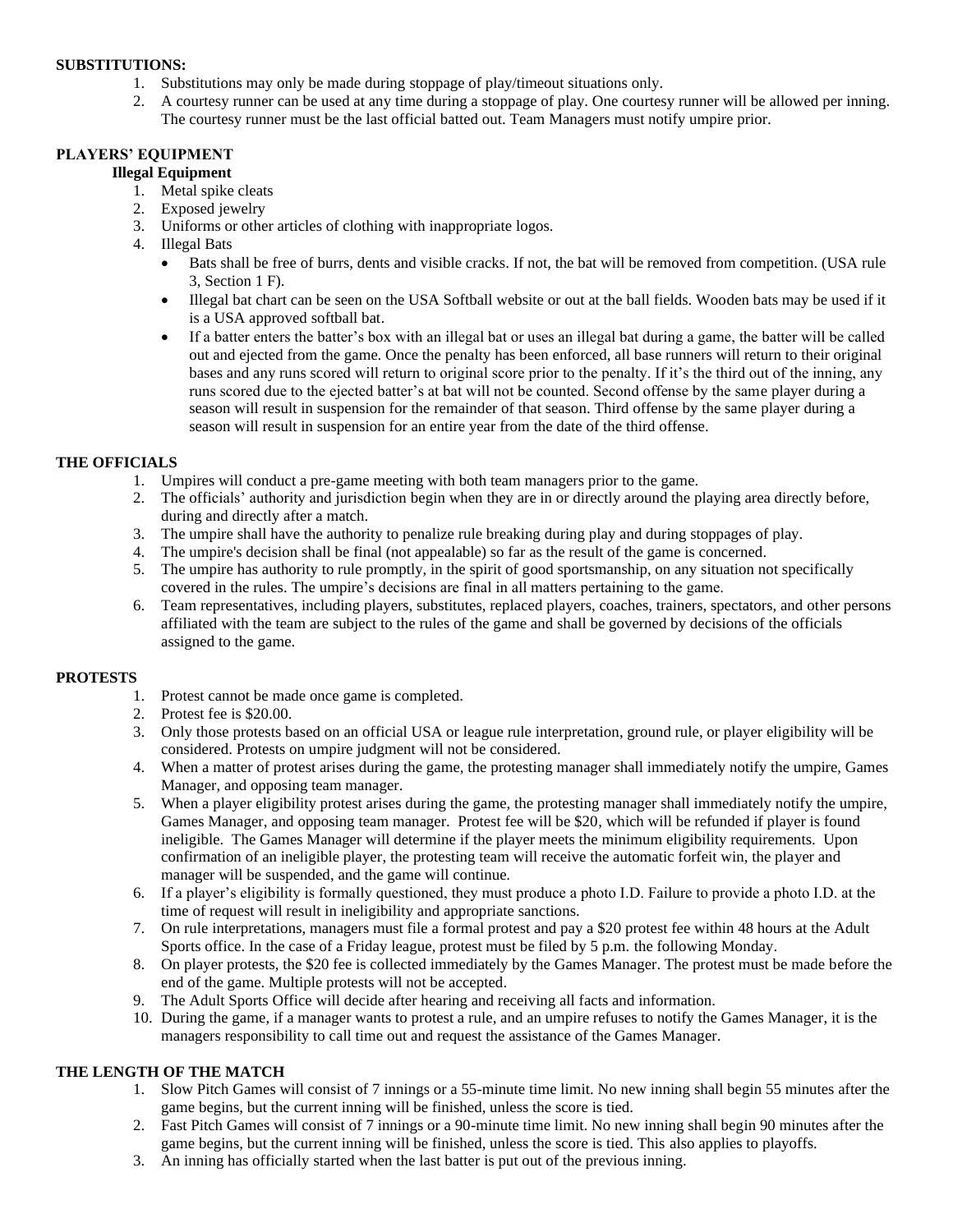- 4. A game can be considered final after 5 completed innings are played.
- 5. Incomplete games stopped due to weather or light failure will be rescheduled or teams will be reimbursed game fees.
- 6. The length of the game may be shortened at the discretion of the officials with approval by the supervisor
- 7. A game may start early if both managers agree, and then no protest will be accepted on the starting time.

#### **THE FIELD OF PLAY**

The games shall be played on a full softball diamond at the Louis Park Softball Complex.

- **Bases**
	- Bases will be set at 70 feet.
	- First base will be a double first base (USA Rule 8 Section 2N).
	- Home plate will use a strike mat.

#### **Pitching Rubber**

- The pitching rubber will be set at 50 feet.
- A pitcher's box will be chalked out from the 50' rubber to the 56' rubber.

#### **Fair and Foul**

• The foul lines shall extend indefinitely from the outer edge of home plate to the outer edges of 1st and 3rd base and into the outfield. Any ball touching the foul line shall be considered fair and in play.

#### **Dugouts**

- Only team members are allowed in the dugouts.
- The batter, the batter on deck, and the base coaches are allowed on the field. All other players must remain in the dugout.
- No bat boys/girls allowed

#### **THE BALL**

Games will be played with balls provided by the Adult Sports Office. The umpire shall decide the legality of any ball. The teams are responsible for retrieving the ball and having it ready for each play.

# **PLAYING RULES**

#### **TIES**

At the end of seven innings or if time expires, the International Rule will apply; if a tie is not broken after one inning, game will stay tied. Playoffs must determine a winner so game will continue.

#### **PITCHING**

- 1. Pitchers will have the option of using the 50' rubber, 56' rubber, or anywhere in between staying between the white lines.
- 2. A legal pitch has a pitch arc of 6' to 12'.
- 3. Both the plate and strike mat are considered strikes.

#### **HITTING**

- 1. All batters will start with one ball and one strike.
- 2. Intentional bunting is not allowed and will result in an out.
- 3. It is up to the discretion of the umpire whether a hit was an intentional bunt.
- 4. The batter must hit the ball a minimum of three feet above the pitcher's head. If a ball is hit behind the 40' rubber and through the white box on the pitcher's mound ,whether on a ground ball or a line drive, or whether it hits the pitcher or not, that batter is out. If the same batter repeats this action a second time, that batter will be suspended for eight days.

#### **HOMERUNS**

All divisions are allowed 3 homeruns. Every homerun hit after the 3rd homerun (if allowed) is equalizer rule. Teams cannot hit a 4th homerun until the other team hits their 3rd homerun. Homeruns hit before the equalizer will result in an out. Homeruns hit after the max per division will result in an end of inning.

#### **Maximum Homeruns Allowed Per Division:**

E1 gets up to 7 homeruns

E2 gets up to 5 homeruns

E3 and lower gets up to 3 homeruns

Fast pitch gets unlimited homeruns

#### **RUN AHEAD RULE**

1. If a team is up by 20 runs after four innings, or 12 runs after five innings the game will be over.

#### **FIELDING**

1. Fielders that interfere with or obstruct a runner shall be called for obstruction, awarding the base to that runner.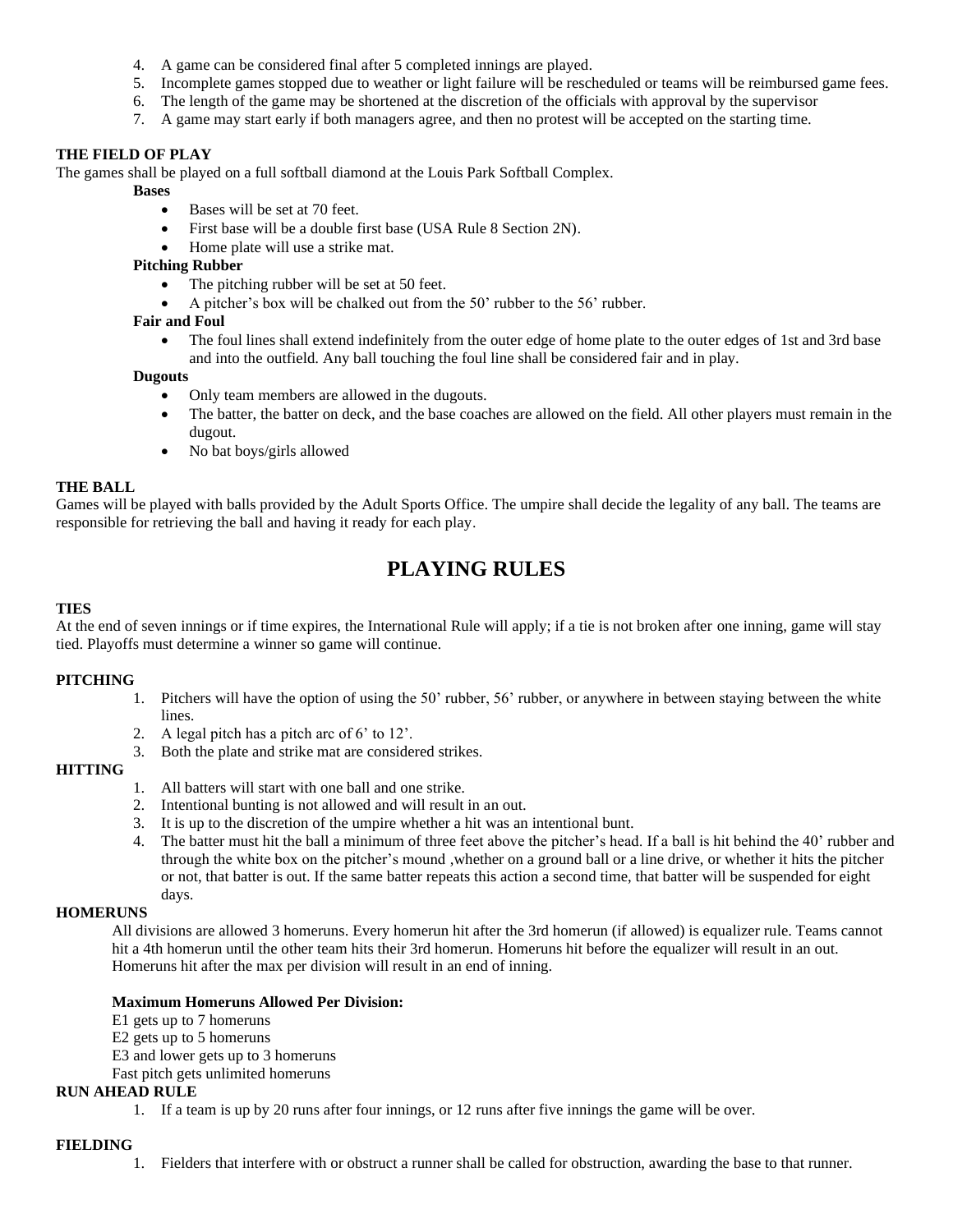2. Any player faking a tag and making a player slide into a base unnecessarily may be ejected at the umpire's discretion.

#### **RUNNING**

- 1. Neither leading off a base, nor stealing a base is allowed. A runner may advance once the ball is hit. A runner off the base, when the ball is pitched, is out.
- 2. If a defensive player has the ball and the runner, on his feet, crashes into a defensive player with great force, the player may be ejected for unsportsmanlike conduct.
- 3. Runners may not advance past the base they are trying for once the ball is in the infield and the defensive players are attempting to return the ball to the pitcher.
- 4. Runners may tag-up on caught fly balls. That is, runners must retouch or stay on a base until a hit ball is caught or the ball is first touched by a fielder. After a tag-up a runner may advance. A runner failing to tag-up as required is an out.
- 5. Runners traveling from home plate may overrun first base, and may only be tagged out if actively attempting to advance to second base. Runners cannot overrun 2nd or 3rd base.
- 6. If the ball is overthrown into foul territory by the fielding team, runners may only advance 1 base. Runners can be put out attempting to advance to this base.
- 7. Running past or touching another runner is not allowed. The passing runner is out.

#### **BLOOD RULE**

1. A player, coach or umpire who is bleeding or who has blood on his uniform shall be prohibited from participating further in the game until appropriate treatment can be administered. If medical care or treatment is administered in a reasonable length of time, the individual will not have to leave the game. The length of time considered reasonable is left to the umpire's judgment. Uniform rule violations will not be enforced if a uniform change is required.

#### **ADDITIONAL FAST PITCH RULES**

- 1. C Division may only use 9 field players with the option of a (Flex), one extra hitter (EH) may be used.
- 2. Teams that play in more than one league may only drop one division.
- 3. Metal cleats are not allowed, except for C division fast pitch pitchers, and only while pitching. All players must wear all-purpose shoes. Sandals, open-toed shoes, and boots are prohibited.
- 4. Pitchers may pitch only in the highest division that they are on the roster for, however they can play in another division at a different position.
- 5. There will be no illegal pitches called for crow-hopping. However, pitchers still must adhere to other USA pitching requirements.
- 6. Catcher's mask with a throat protector is required.
- 7. A pitcher shall not wear anything on the pitching hand, wrist, forearm, elbow or thigh, which may, in the umpire's judgment, be distracting to the batter. Pitcher can wear skin color tape on finger, or a skin color wristband/rap on wrist, thigh, elbow or forearm.
- 8. Batters must wear helmets. Caps must be worn in the forward direction. Bandanas or head covers are not allowed.

#### **ADDITIONAL WOMEN'S RULES**

1. Teams may go five runs ahead if team is losing. The 7th or last inning will be an open run inning.

#### **ADDITIONAL COED RULES**

- 1. If a team has more females than males, the team must alternate batting order until all males bat. Late male arrivals must be inserted in the line up to follow this pattern. Team may never play more males than females.
- 2. 2 females must play in the infield, not counting the pitcher or the catcher.
- 3. Male players cannot field a ball from a female when playing an outfield position. If a ball is caught by a male in a female teammate's area, it is a delay dead ball situation at the umpire's discretion. The offensive team has the option of the play or the award of all runners advancing one base.
- 4. If a female is in the catcher's position, no male can come from any other position to take a throw on a potential runner. If a male makes an out by taking a throw from the female catcher, a delayed dead ball will be called, and all runners advance one base or take the result of the play. This pertains to the first throw to home plate on a play. Dropped or passed balls, a male can cover home plate.
- 5. All infielders must remain on the infield until the ball is hit.
- 6. Short center and outfielders must remain behind 160' line until the ball is hit.
- 7. Defensive players may not change positions once the inning has started except the pitcher's position.
- 8. Pitchers may be substituted at any time. Pitching changes are limited to 2 per inning.
- 9. Courtesy runners are the last batted male/female batted out. Courtesy runners are limited to one per inning, per gender.
- 10. Any walk to a male batter will result in a two-base award. (Runners advance when forced). With two outs, female batter has the option of walking or hitting.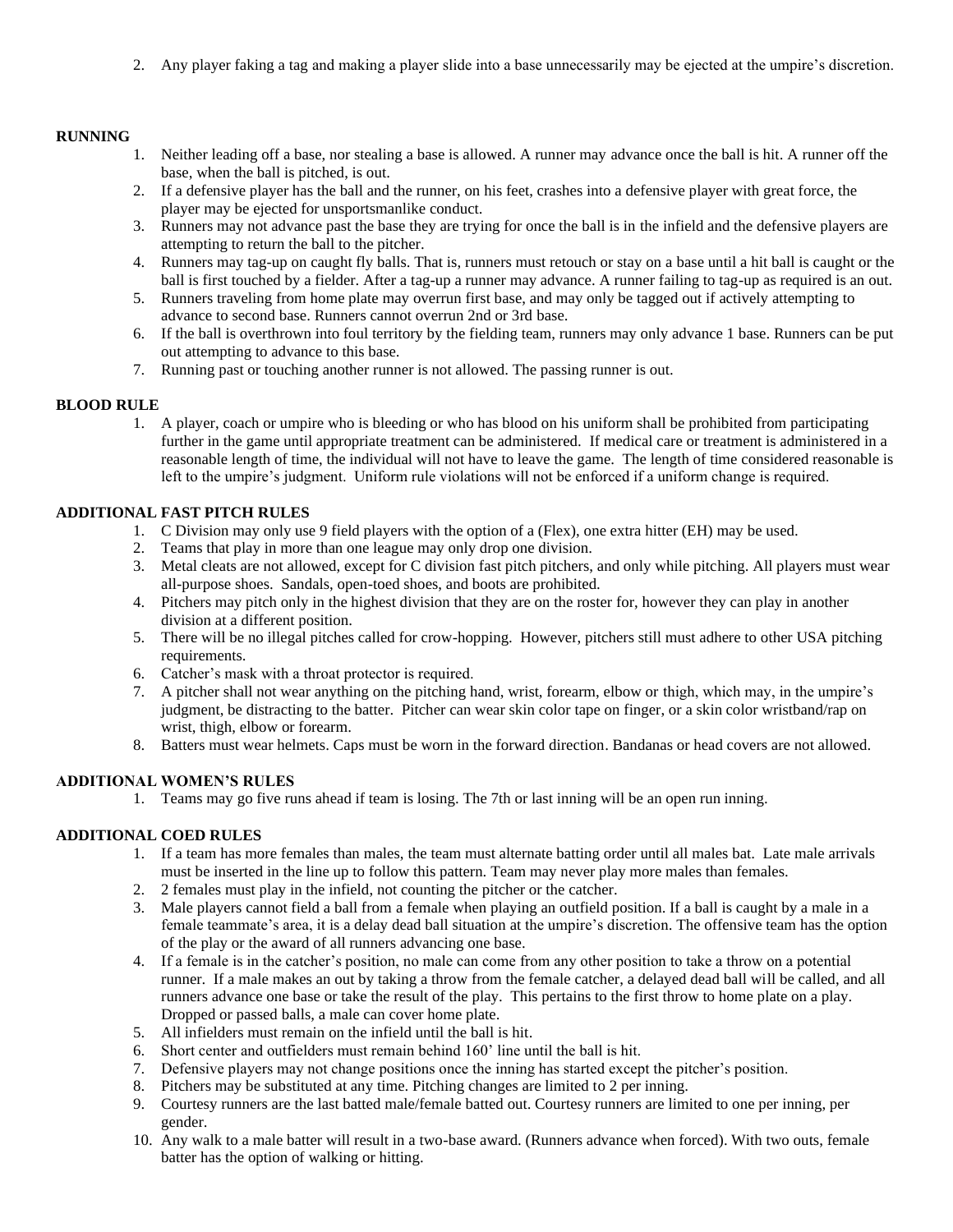- 11. Sliding is permitted at 2nd and 3rd base only. No sliding at home plate or 1st base.
- 12. Teams may go five runs ahead if team is losing. The 7th or last inning will be an open run inning.
- 13. A safety line will be marked near home plate. All incoming runners must run through the line to avoid collision at home plate; thus, all plays at home are force outs. Also, commitment line on third base line will be used. Ruling will be if you pass the commitment line, you are obligated to come all the way home. He/She cannot touch home plate or the strike mat. Violation is an out. Tagging the runner is not permitted. If tagged, the runner will be ruled safe.

#### **PLAYOFFS**

The top 4 teams will be eligible for playoffs. To make playoffs, teams will need to have an average sportsmanship rating of 3.3 or higher. Playoff tie breakers occur in this order: Win percentage, Head-to-head wins, Average sportsmanship rating, Points scored, Points allowed.

Players are required to play in at least 2 regular season games to be eligible for playoffs.

Players are required to present government issued identification to prove roster and playoff eligibility.

#### **DEFAULTS & FORFEITS**

- 1. Game time is forfeit time. The clock will start at game time. Teams will have a 10-minute grace period before it is a forfeit, but the clock will not restart.
- 2. In case of a double forfeit, both teams will receive a loss.
- 3. Teams should notify the Adult Sports Office 24 hours before their game if they know they cannot play. They can email the Adult Sports program at crystal.mclaughlin@stocktonca.gov stating their situation. They will receive a loss, but it won't be recorded as a forfeit. If a team forfeits with notice (default), the team will not receive a sportsmanship rating for that game. The team that does not forfeit will receive a sportsmanship rating of 4.0.
- 4. Teams that fail to provide 24-hour notice if they know they cannot play, will receive a forfeit and a sportsmanship rating of 2.0.

## **CONDUCT OF PLAYERS**

- 1. **Captains are responsible for the conduct of their players and fans.** Each team's players and spectators will be held accountable for acts including abusive language, threatening remarks before, during or after any intramural contest.
- 2. Any participant or spectator who physically strikes another individual will be automatically suspended from further Adult Sports participation and face disciplinary action.

#### **SPORTSMANSHIP RATING SYSTEM**

- 1. All participants, coaches and fans that choose to participate in the Adult Sports program with the City of Stockton are expected to display good sportsmanship and comply with the spirit and rules for each sport. The City of Stockton Adult Sports program will not tolerate profanity or any other unsportsmanlike conduct. Officials and supervisors shall make decisions on whether to warn, penalize, or eject players and/or teams for poor sportsmanship. These decisions are final.
	- Each team's players and spectators will be held accountable for acts including abusive language, threatening remarks before, during or after any Adult Sports contest.
	- Each team will receive a sportsmanship rating for each game. Team sportsmanship ratings apply to behavior before, during and after a contest.
	- After every contest, the game official will record a sportsmanship score for each team. The scoring breakdown is as follows:

|                | Team members participate with outstanding sportsmanship within the established rules of<br>the contest. No trash talking, name calling or foul language occurs. Game officials have<br>zero issues with team. |
|----------------|---------------------------------------------------------------------------------------------------------------------------------------------------------------------------------------------------------------|
| $\overline{4}$ | Team or individual team members play with expected sportsmanship and may<br>occasionally voice a concern with the officials. Sportsmanship and understanding of the                                           |
|                | rules is acceptable, but could be improved.                                                                                                                                                                   |
|                | Team competes without incident, but display some poor sportsmanship. Spectators may                                                                                                                           |
|                | have influenced their team's sportsmanship with their comments/behavior.                                                                                                                                      |
| 2              | Team consistently displays poor sportsmanship, even after being warned by City of                                                                                                                             |
|                | Stockton staff. Spectators may have influenced their team's sportsmanship with their                                                                                                                          |
|                | comments/behavior. A forfeit also warrants a 2.0 sportsmanship rating.                                                                                                                                        |
|                | Team had player(s) ejected from the game and/or displayed consistent poor sportsmanship                                                                                                                       |
|                | throughout the contest.                                                                                                                                                                                       |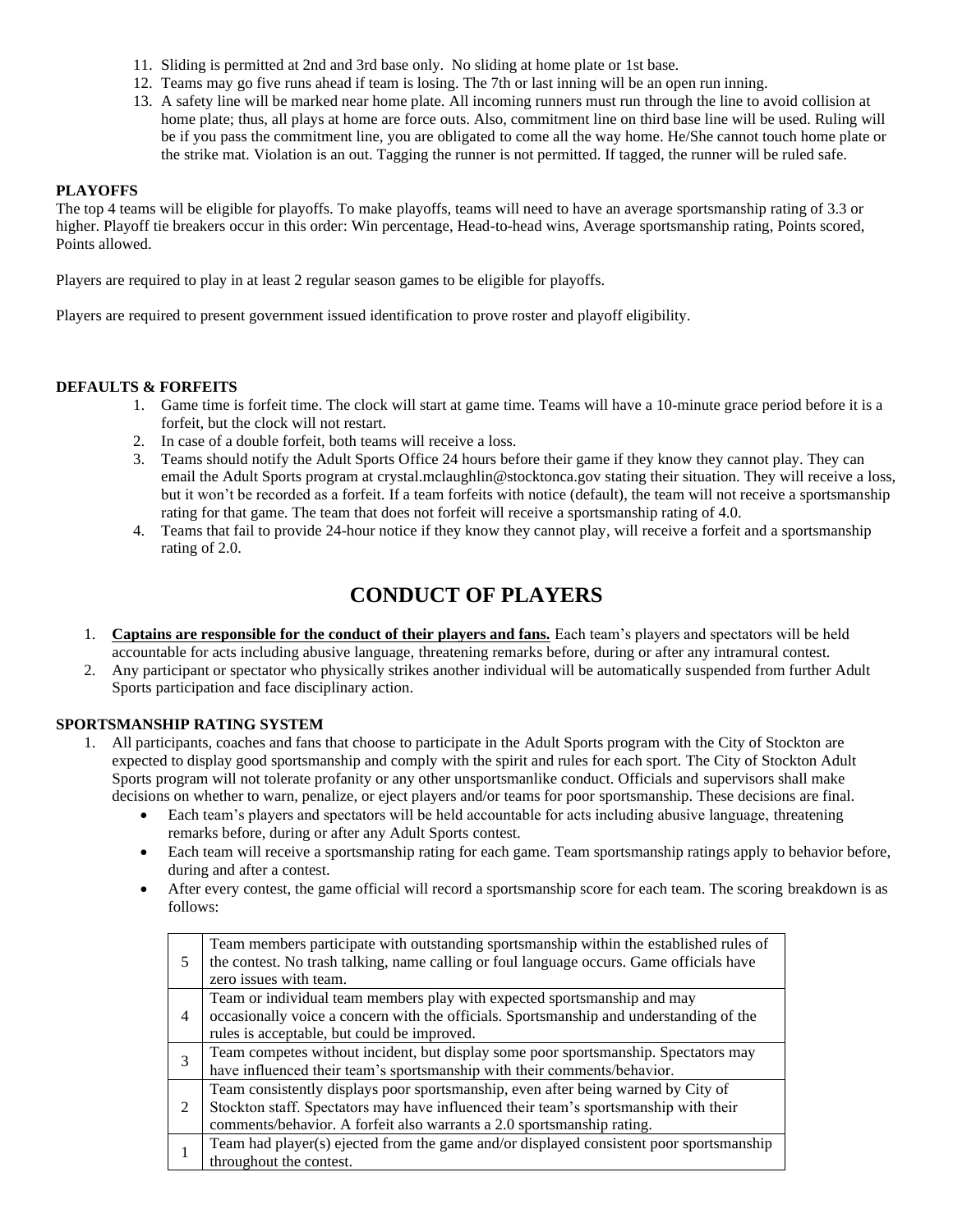2. If a team receives a sportsmanship rating of 2.0 or lower during playoffs, they will be disqualified and will not advance to the next round. All sportsmanship ratings will be reviewed during playoffs and may be changed by the Adult Sports Office.

#### **ALCOHOL AND DRUG USE**

Alcohol and other drug use is not permitted during any City of Stockton Adults Sports activity or event. No player can consume any alcoholic beverage once your team has taken the dugout. If any player or manager leaves the area to drink alcohol or consumes alcohol in the dugout, both teams will be warned one time. A second offense will result in player and manager suspension for a minimum of eight days. Any player that has been asked to leave the contest for any reason will officially be ejected from the contest. Any incident may be referred to City of Stockton Police. No outside alcoholic cans or bottles is allowed inside the Louis Park Softball Complex.

#### **SMOKING**

There is NO SMOKING of any kind. Smoking and vaping are prohibited inside any City of Stockton athletic complex.

#### **EJECTIONS**

Any participant, coach, or fan that is ejected from a City of Stockton Adult Sports program is immediately ineligible from play and/or spectating further competition in all City of Stockton Adult Sports events until the Adult Sports Coordinator reinstates that player. Any person ejected from a game must gather their belongings and leave the playing area within 3 minutes, talk to the supervisor on duty and not cause any further disruptions to the game or approach any game officials for any reason. If the player fails to comply, the game will be forfeited.

All ejections, for any reason, result in an 8-game suspension. It is the responsibility of the individual ejected to actively pursue reinstatement. If no attempt is made, that individual will remain suspended from that season and subsequent seasons. Suspensions are indefinite unless otherwise notified by the Coordinator.